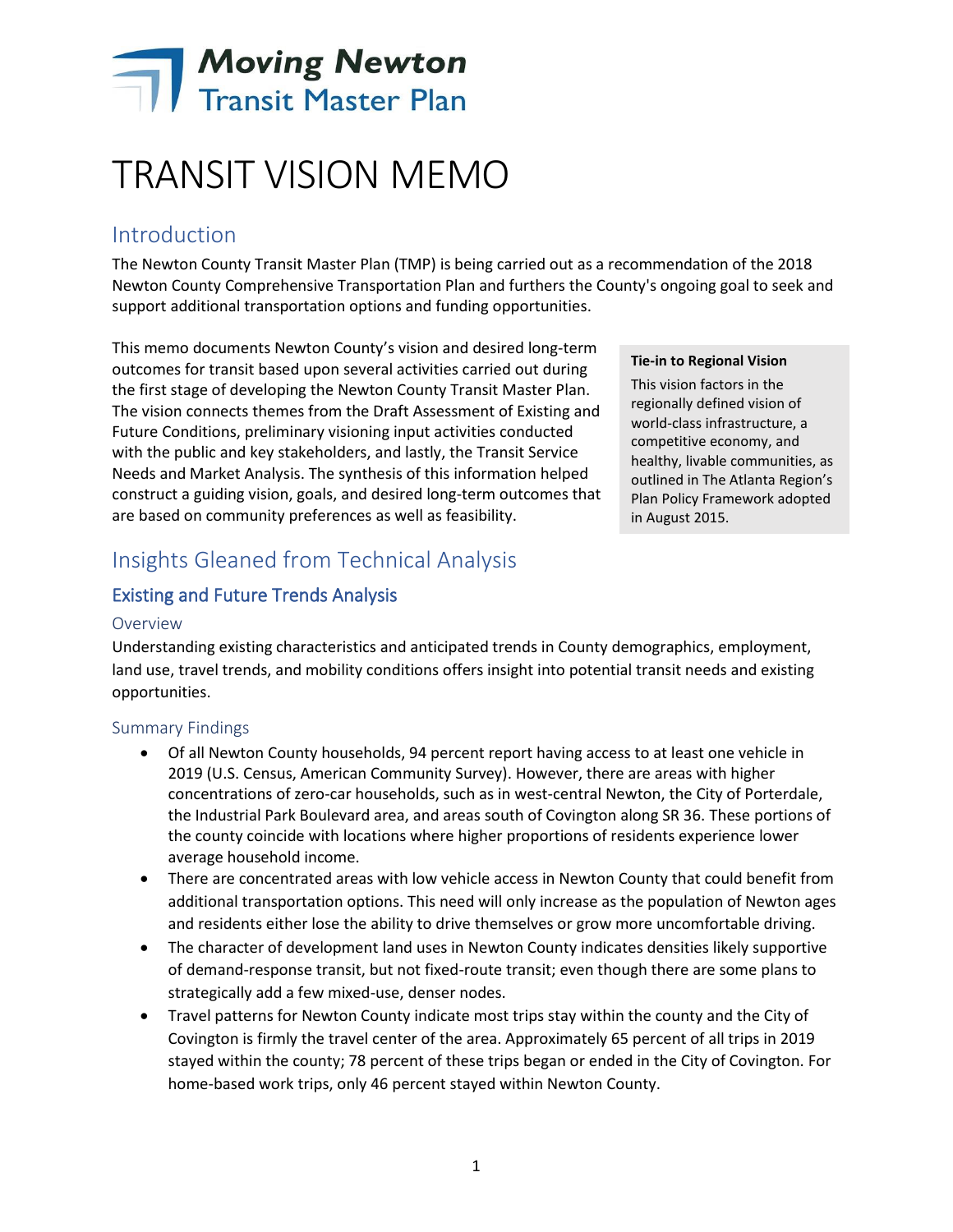• The impacts of Covid-19 have localized travel within Newton County, with significant drop-offs in trips to the region's key job centers.

### Transit Service Needs Assessment

### Overview

The Transit Service Needs and Market Analysis, drafted in July 2021, summarizes the markets and geographic areas where there is a demonstrated need for transit services in Newton County. The analysis incorporates the following:

- Demographic and socioeconomic factors that influence the demand for public transportation
- General travel demand and trip patterns based on recent travel movement data
- Land use and development patterns, including major activity generators

### Summary Findings

- In suburban and exurban areas like Newton County, the demand for transit is largely driven by transit dependent riders, although major activity and employment centers can increase demand in specific locations. Other factors that would otherwise attract riders, such as parking availability and the cost of driving, are less common in Newton County.
- Based on density alone, most places in Newton County do not have densities that would typically support scheduled fixed-route transit. Only one Census Block Group in Newton County (downtown Covington) meets the density threshold typically required for fixed-route transit.
- About one-third of the total county land area exhibits population and employment densities that would support flexible or on-demand transit service. These areas are generally located in the central and western portions of the county, in proximity to I-20, and mainly south of I-20.
- West Newton and Census Block Groups around Covington exhibit the highest need for transit services for transportation-disadvantaged populations, defined as those residents meeting socioeconomic characteristics that are typically significant determinants of home-based demand for public transportation. The transportation disadvantaged are particularly prevalent in areas south of Covington. These areas constitute nearly half of the county population (48 percent), two-thirds of the minority population (65 percent), and two-thirds of zero-car households (68 percent).
- Public transportation is most productive in areas of high trip density. There is a clear concentration of trip density in the central part of the West Newton subarea, as well as the Downtown Covington subarea and the block groups adjacent to it. Downtown Covington has the highest density of trips beginning and ending within that subarea at nearly three trips per acre.
- The highest demand for local transit service in Newton County is limited to Covington and the western part of the county, primarily along the SR 81 and I-20 corridors.
- A flexible or demand response transit service is likely the most appropriate mobility application in many areas of Newton County.
- Conyers (in Rockdale County) and the Social Circle area of Walton County have a high concentration of trips that do not stay within Newton County, indicating a potential need for transit connections to/from those locations.
- Downtown Atlanta has the highest trip interaction with Newton County of the region's major job centers. This is followed by Midtown Atlanta, Cumberland, and Perimeter Center.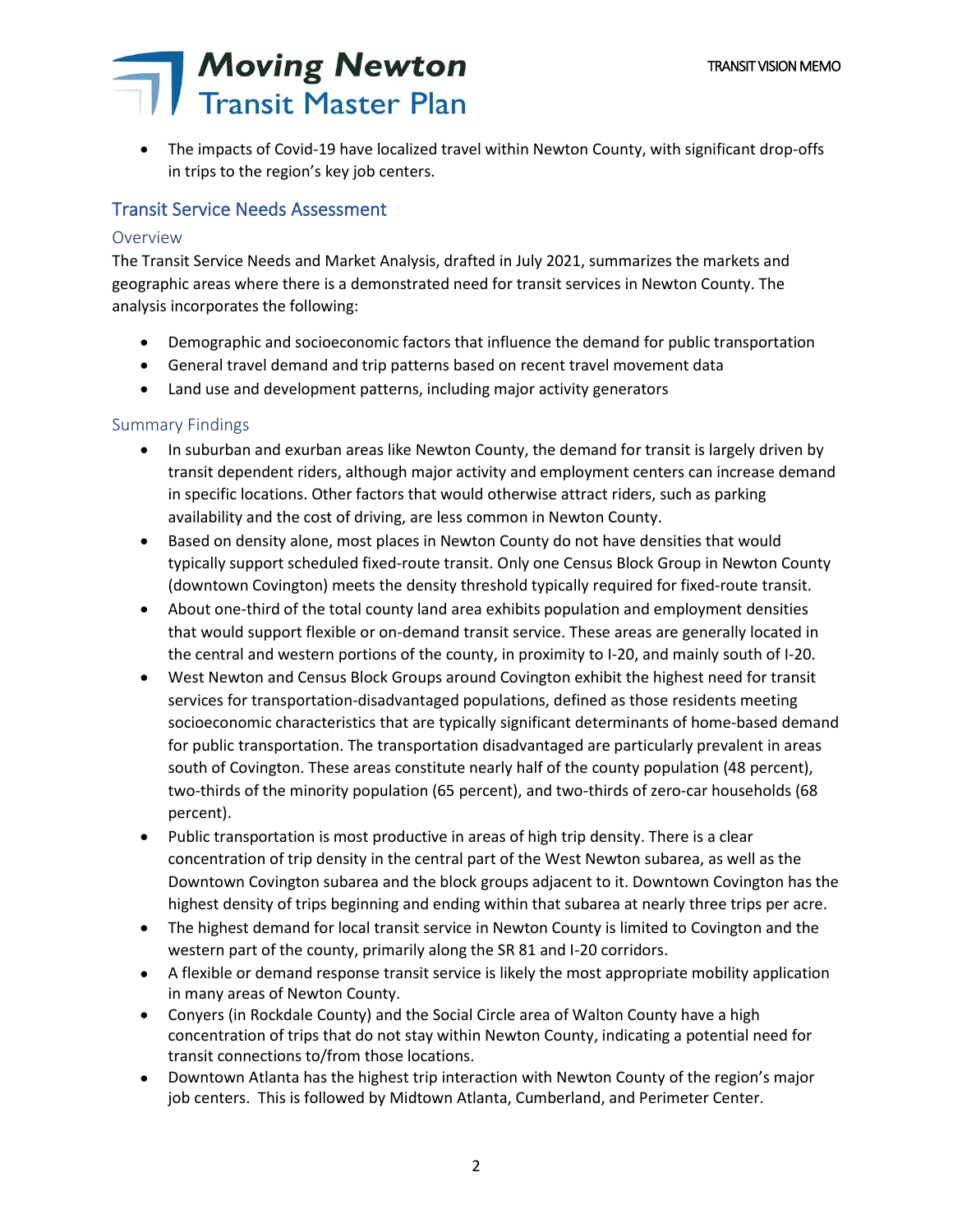Perimeter Center and Sandy Springs combined comprise a significant number of trips, on par with those to/from Downtown Atlanta. These regional commuting destinations are in line with the regional Xpress routes provided between Rockdale County and Midtown, Downtown, and Perimeter Center, indicating value in extending these routes into Newton County.

• Peer systems that were evaluated with similar population/employment size and community character primarily provide countywide demand-response (dial-a-ride) transit service, but in some cases provide vanpool programs and/or limited fixed route service.

### What We Have Heard from Stakeholders and the Community

### Technical Committee and Stakeholders

### Overview

The Technical Committee, consisting of Newton County staff representatives, local and regional governments, and regional transportations partners, has met once to date.

### Input from Technical Committee

The first Technical Committee meeting was held via webinar on May 25th. The project team provided an overview and purpose of the Transit Master Plan, updates on completed and upcoming activities, and a summary of information from the draft Existing Conditions Report. The presentation included several pause points for questions and answers, and open dialogue. The following captures key points and questions that were discussed and responded to during the meeting:

- Some Technical Committee members raised concerns about the accuracy of the data point which noted that 65 percent of all trips in 2019 stayed within the county. They stated that it does not seem accurate and does not fully reflect travel to work and shopping outside of Newton County residents to other locations in the region.
- *Response: It was explained that this was all trips, not just commuting trips. As reported in the Existing Conditions Report document, only 46 percent of home-based work trips (commuting trips) remain in Newton County, meaning the majority leave the county to get to work (prepandemic).*
- Congestion data, which is included in the Existing Conditions Report, should play a role in making a case for transit.
- *Response: Existing and future traffic congestion is detailed in the 2018 Comprehensive Transportation Plan and is also summarized in this document. While new transit services are unlikely to have a substantial impact on traffic congestion, it would provide a transportation alternative. Further, traffic congestion will be considered in identifying any potential transit routes in order to avoid highly congested routes where possible.*
- There is a question of whether a transit referendum would be used to determine transit inclusion in the county.
- *Response: At this point (May 2021) of the project, it is too early to answer this question. Later tasks of the master plan process will identify potential transit service scenarios and evaluate the costs and potential funding availability of those scenarios.*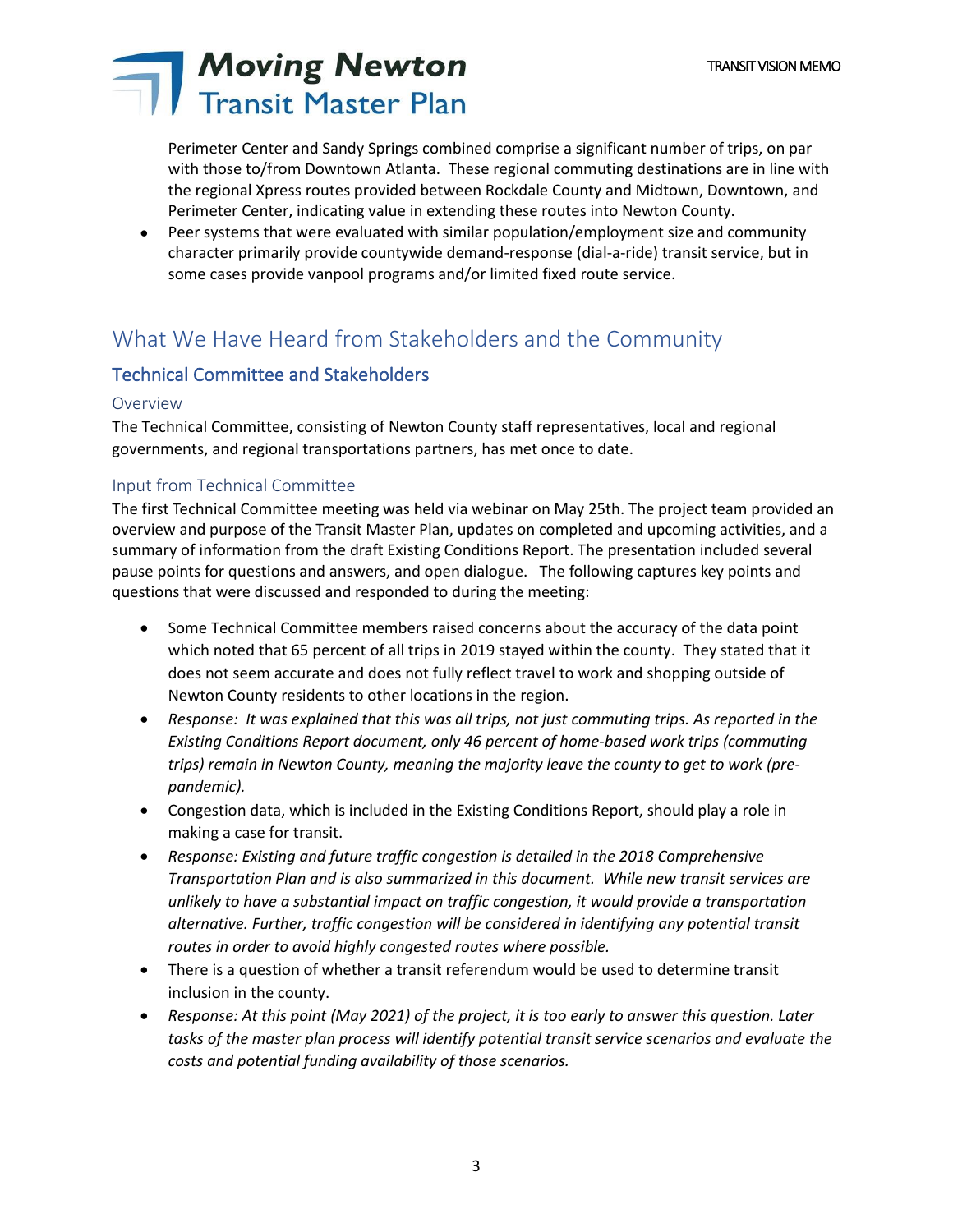### Input from Stakeholder Survey

The Technical Committee members were invited to participate in a web-based stakeholder survey in addition to the public survey for additional insights on their perceptions on, and the utility of transit services in Newton County. The survey ran in tandem to the Community Vision Survey. Key input from the survey follows.

- Just over half of the stakeholders did not believe (14 percent) or were unsure of (43 percent) the level of public support for providing future transit service in Newton County. They cited several obstacles and challenges:
	- o Large part of county is still rural
	- o Cost to the taxpayer
	- o Size and scale of transit service
- Over half (57 percent) of the stakeholders were unsure if there is political support for future transit service. Lack of familiarity to the internal politics of Newton County was the main reason for uncertainty.

#### **Potential Transit Goals as Ranked by Stakeholders**

- 1. Providing connections to jobs
- 2. Providing mobility options for those who are unable to drive and/or do not have access to a car
- 3. Easing traffic congestion
- 4. Connecting to other transit systems in the region
- 5. Supporting economic development and housing in Newton County downtown areas and activity centers
- 6. Helping reduce pollution/emissions by providing an alternative to single occupancy

Several questions were asked pertaining to potential transit services and routes or connections within and around Newton County. Key findings from these questions include:

- Stakeholder preferred transit services:
	- o Commuting to work both inside and outside Newton County (86 percent)
	- o Trips for groceries and other services and shopping needs (86 percent)
	- $\circ$  Medical trips to appointments both inside and outside Newton County (71 percent)

vehicles

- o Access to job training or job services (71 percent)
- o Trips to school/education sites (71 percent)
- o Getting to parks, trails, and recreation (71 percent)
- Most important transit services to provide, in order of most to least important:
	- o Providing local services within Newton County (Downtown Covington, Stanton Springs, Turner Lake Park, etc.)
	- o Providing commuter services to regional employment centers and destinations (Downtown/Midtown Atlanta, Perimeter Center, Hartsfield-Jackson Airport)
	- o Connecting to adjoining transit providers
- Ideal transit connections within or adjacent to Newton County
	- o Downtown Covington (86 percent)
	- o Oxford/Oxford College (71 percent)
	- o Porterdale, Stanton Springs/Shire Pkwy area, and Piedmont Newton Hospital (57 percent)
	- o Turner Lake Park, Northeast Covington, and Social Circle (43 percent)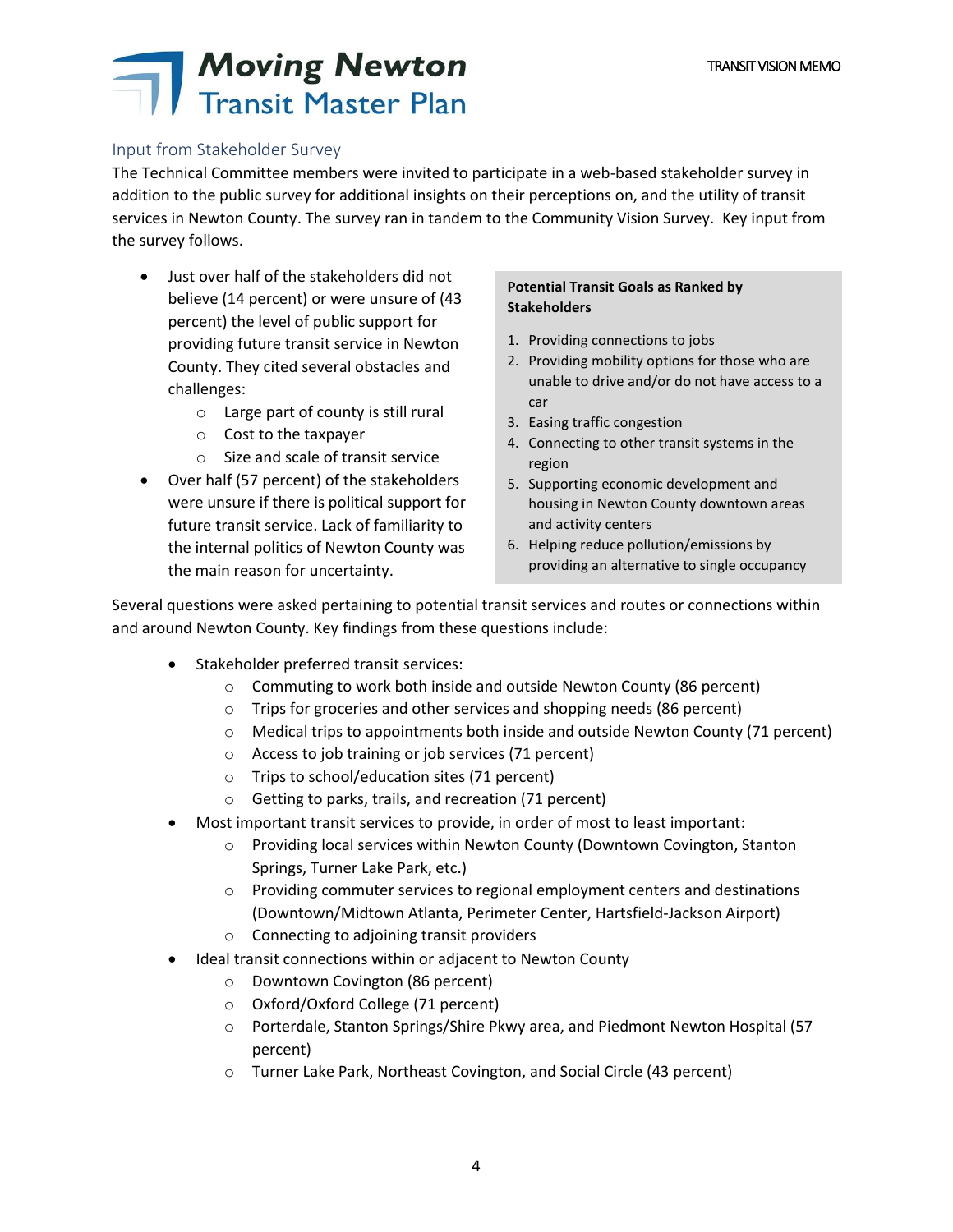• All stakeholders agreed the best strategy for implementing transit services would be to focus services on highest demand routes of origins-destinations.

Several questions focused on the possible outcomes and benefits of a Transit Master Plan. The key findings include:

- Outcomes of a successful Plan
	- o Creating opportunities for coordination with adjoining and regional operators to establish inter-county services (71 percent)
	- o Establishing a transit vision that provides transportation alternatives for Newton County residents and workforce (71 percent)
	- o Determining specific transit mode(s) appropriate for Newton County (71 percent)

#### **Stakeholder Suggested Considerations for the Plan**

- Financial Feasibility
- Community input
- The needs of minority and low-income communities
- $\circ$  Providing a roadmap to identify transit funding and start up services (57 percent)
- $\circ$  Establishing a transit vision to support economic development goals (57 percent)
- Long term benefits
	- o Providing connectivity
	- o Supporting long-term community needs and economic development
	- o Improve traffic congestion

### Public Input

#### Overview

As of July 30, 2021, the public has been invited to provide input via the following channels:

- **Spring 2021 Community Visioning Survey** The web-based survey asked about participants' travel and demographic characteristics as well as interest in and likely use of transit should it be added to Newton County. Just over 800 people participated.
- **May 27, 2021, Public Meeting** The meeting offered the opportunity to learn about the project and review initial findings. There were a few options to provide input. Twenty-four people attended the meeting. During the meeting, participants interacted with project staff and input activities to provide their home location, how they traveled to the event, validate existing conditions to inform the final report, and complete the Community Visioning Survey. A second public meeting is planned for mid-August.
- **Email address** A project email address is available for community members to submit comments to the project team. To date, only one email, in opposition to transit, has been received.

Both the public meeting and the Community Visioning Survey were advertised on social media and via the County's other outreach mechanisms. The project team also conducted a direct message campaign to Newton County cell phones to drive people to the project website.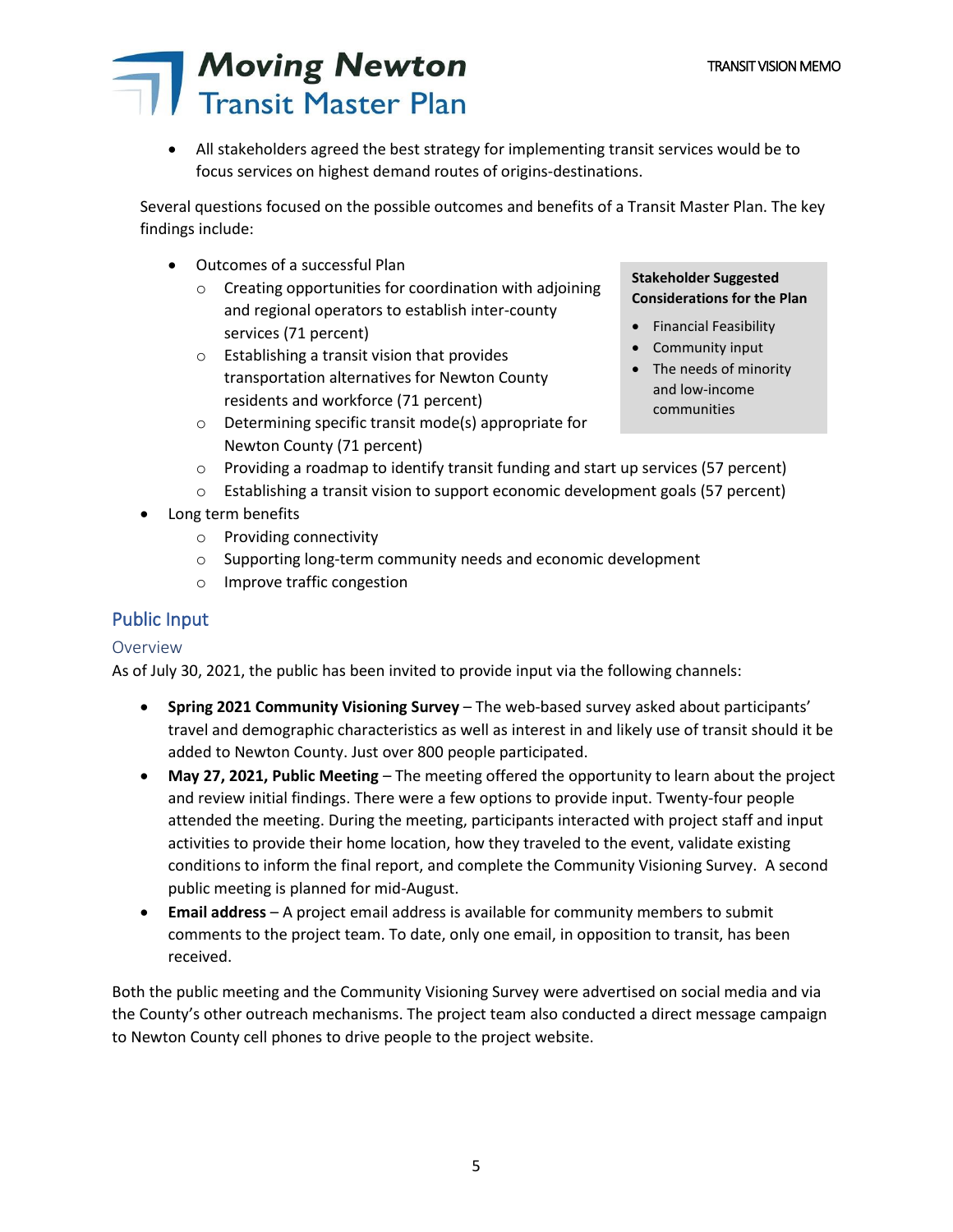### Findings – Community Survey

- Similar to the Existing Conditions findings, **96 percent of participants reported they have access to a car**.
	- o Younger community members (24 years old and younger) are under-represented.
	- $\circ$  Seventy-seven percent of participants have an annual household income greater than \$50,000.
- The greatest concentration of participants (45 percent) live in the Covington area (Zip code 30014).
- The greatest concentration of participants (44 percent) work or attend school in the Covington area.
- Community members have **mixed views on whether Newton County should provide transit**:
	- o 49 percent said NO
	- o 36 percent said YES
	- o 15 percent said MAYBE
	- $\circ$  Respondents from west/southwest Newton County (zip code 30016) were the most in favor of the county providing transit. The Covington area (zip code 30014) was second most in favor. These are in line with the areas showing the greatest potential density/need for transit services.

• Several questions asked about participants' likelihood of using transit and for what purposes.

These questions were asked only to those who said "yes" or "maybe" to Newton County providing transit, just over 400 people.

Key findings from these questions include the following items.

- o Sixty-four percent said they would consider using regional commuter services if they extended to a location in Newton County.
- o If transit were available, people indicated that they would most likely take transit for trips related to recreation, tourism/nightlife/dining, grocery shopping, and medical appointments, commuting outside Newton County.
- o Places that would be most important to connect to transit include:
	- Downtown Covington (88 percent)
	- Piedmont Newton Hospital (75 percent)
	- Conyers (71 percent)
	- Oxford/Oxford College (60 percent)
	- Turner Lake Park (56 percent)

### **Common themes among those who said YES or MAYBE to transit**

Service is needed for:

- Those without cars or who cannot drive
- Low-income, elderly, disabled
- Teenagers and other young people

Transit service:

- Ensures access to essential shopping/services
- Can help the environment / reduce harmful emissions
- May help address traffic congestion
- Having an alternative to driving is important

#### **Common themes among those who said no to transit**

- Lack of need for transit
- Increase in crime
- Cost of the service
- Increase in traffic (particularly onset by buses)
- Loss of rural character, influx of new residents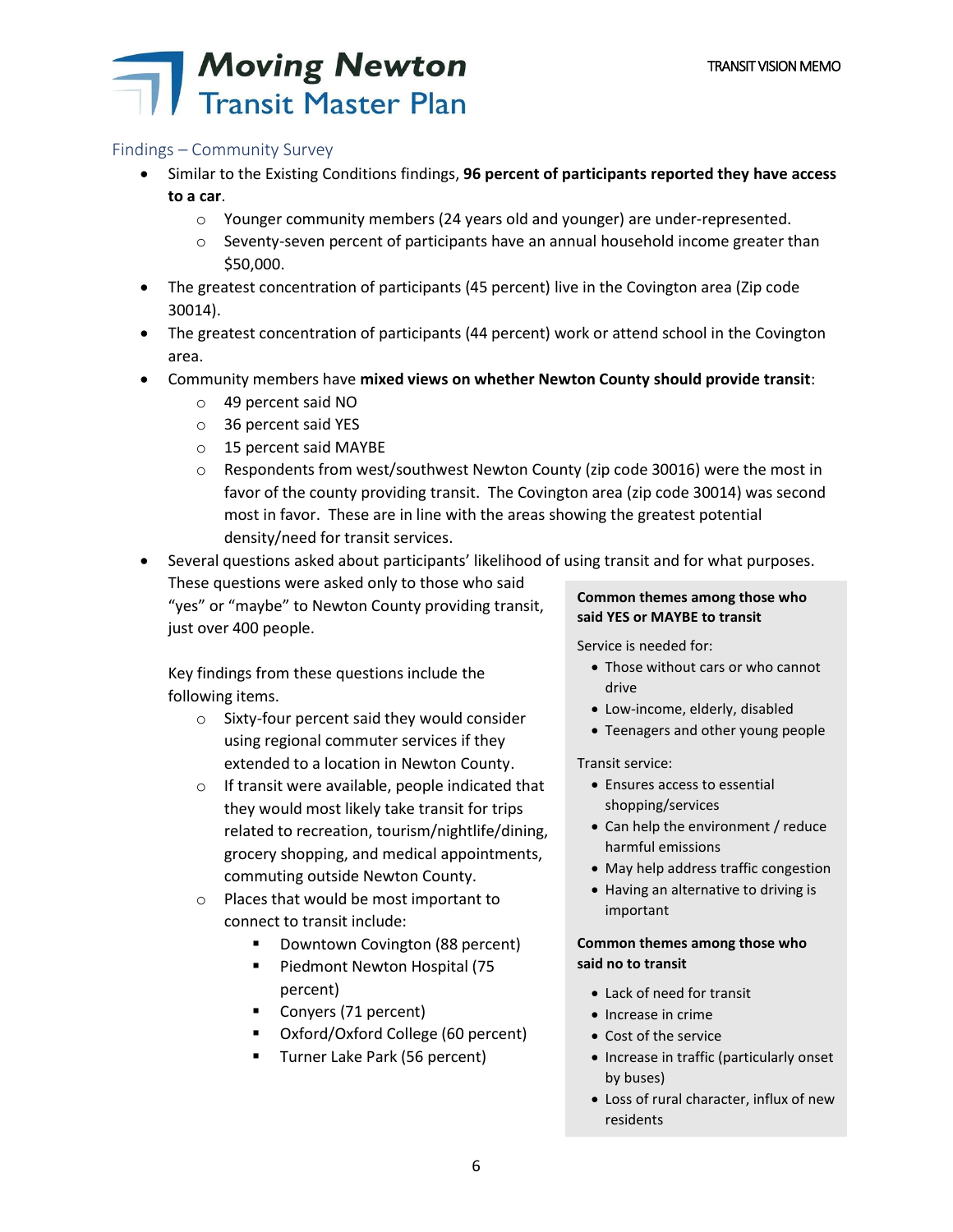- $\circ$  When asked what the main goal for transit in Newton County should be, the following goals rose to the top:
	- Providing mobility options for those who are unable to drive and/or do not have access to a car
	- Providing connections to jobs
	- Easing traffic congestion
	- Connecting to other transit systems in the region (e.g., ATL Xpress, Social Circle, Henry County Transit)
- $\circ$  The top three preferences for transit services include local fixed bus service or shuttle (74 percent), direct shuttle service to Atlanta Hartsfield-Jackson International Airport (62 percent), and regional commuter rail service to regional jobs centers (60 percent).

### Findings – May 27<sup>th</sup> Public Meeting

The May 27<sup>th</sup> public meeting primarily served as an educational meeting, giving people the opportunity to review analysis completed to date by the project team. The largest number of attendees live in the 30014 zip code (Covington) and 30016 (southwest Newton County). A few data points from the meeting, highlighted below, offer insight on community preferences to inform the transit vision.

### Attendees indicated that **the following two factors are most important to determining transit suitability in the Newton**:

- Transit system serves those who need it most (11 votes)
- Transit system provides incentive for economic development (4 votes)

### Attendees indicated **the following four factors as least important to determining transit suitability for Newton**:

- Transit system makes sense financially (7 votes)
- Transit system reaches a lot of different parts of the county (4 votes)
- Transit system runs more often along a few select routes (4 votes)
- Transit system connects to other systems in the region (4 votes)

Attendees were also asked to identify key destinations in the community not already identified through project team data. Convenience and grocery stores in Covington and other locations in and around County were identified most (10 times). Places of work were the only other destinations identified more than two times (3 locations identified).